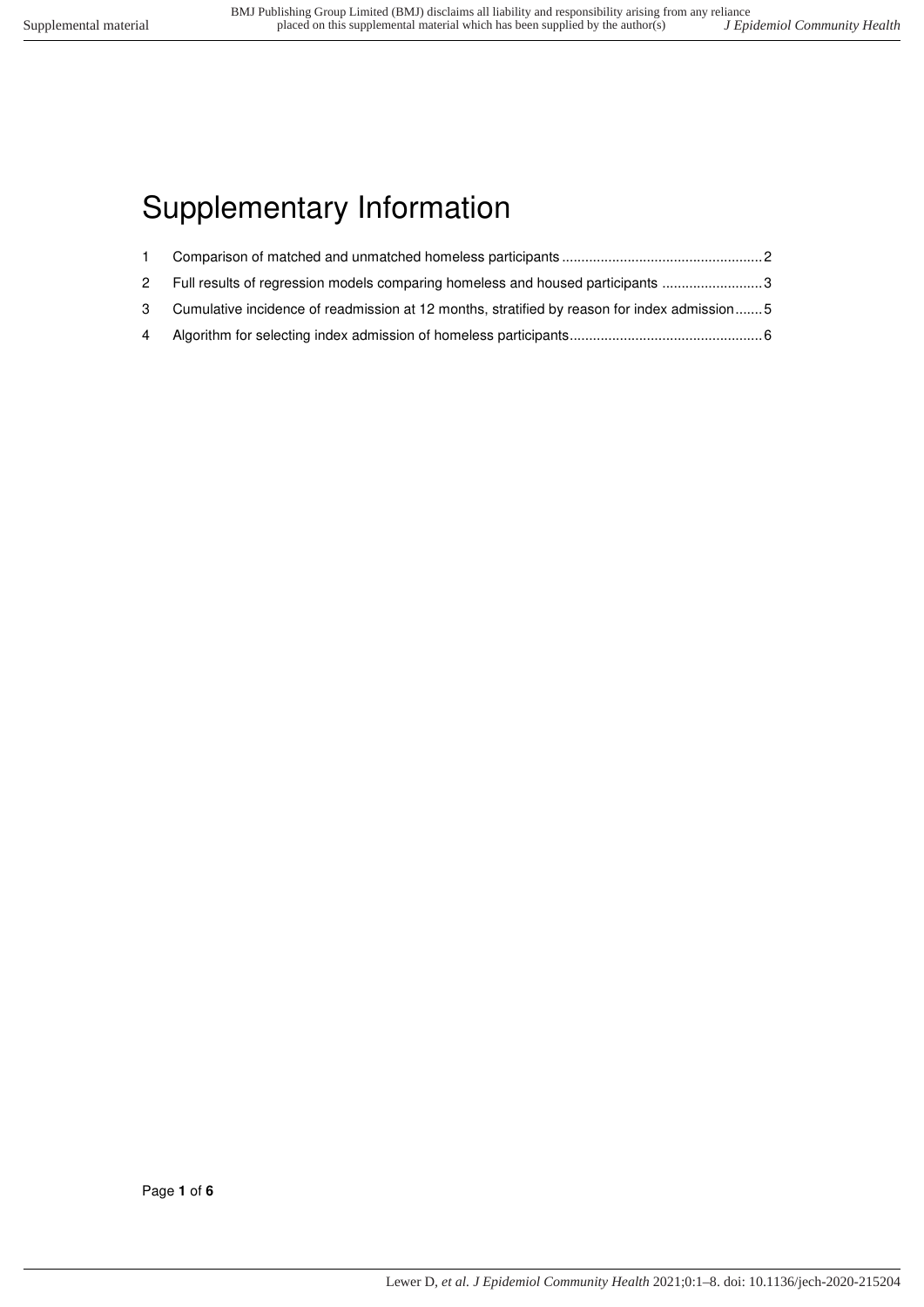### <span id="page-1-0"></span>1 Comparison of matched and unmatched homeless participants

| Variable                       | Level           | <b>Matched</b><br>n (%) | <b>Unmatched</b><br>n (%) |  |
|--------------------------------|-----------------|-------------------------|---------------------------|--|
| Total                          |                 | 2,772 (100)             | 537 (100)                 |  |
| Age                            | Mean (sd)       | 44.21 (14.15)           | 41.14 (11.85)             |  |
|                                | Median (IQR)    | 43.64 (33.37-53.75)     | 40.92 (32.97-48.94)       |  |
| Sex                            | Female          | 768 (28)                | 80(15)                    |  |
|                                | Male            | 2,004 (72)              | 457 (85)                  |  |
| Year of index                  | 2013            | 76 (3)                  | 30(6)                     |  |
|                                | 2014            | 769 (28)                | 130 (24)                  |  |
|                                | 2015            | 948 (34)                | 155 (29)                  |  |
|                                | 2016            | 979 (35)                | 222 (41)                  |  |
| Comorbidities                  | 0               | 926 (33)                | 183 (34)                  |  |
|                                | 1               | 769 (28)                | 170 (32)                  |  |
|                                | $\overline{c}$  | 541 (20)                | 94 (18)                   |  |
|                                | 3               | 307(11)                 | 53(10)                    |  |
|                                | $4+$            | 229(8)                  | 37(7)                     |  |
|                                | Mean (sd)       | 1.38(1.41)              | 1.28(1.35)                |  |
|                                | Median (IQR)    | $1(0-2)$                | $1(0-2)$                  |  |
| Reason for index               | External        | 695 (25)                | 131 (24)                  |  |
| admission                      | Digestive       | 223(8)                  | 28(5)                     |  |
|                                | Circulatory     | 226(8)                  | 25(5)                     |  |
|                                | Mental health   | 347 (13)                | 156 (29)                  |  |
|                                | Respiratory     | 189(7)                  | 19(4)                     |  |
|                                | Skin            | 206(7)                  | 29(5)                     |  |
|                                | Genitourinary   | 89(3)                   | 9(2)                      |  |
|                                | Musculoskeletal | 112(4)                  | 17(3)                     |  |
|                                | Infections      | 75(3)                   | 10(2)                     |  |
|                                | Cancers         | 63(2)                   | 6(1)                      |  |
|                                | Other           | 547 (20)                | 107 (20)                  |  |
| Type of discharge <sup>a</sup> | Normal          | 2,519(91)               | 487 (91)                  |  |
|                                | <b>DAMA</b>     | 253 (9)                 | 50 (9)                    |  |

 a Normal = With medical consent. DAMA = Discharge against medical advice.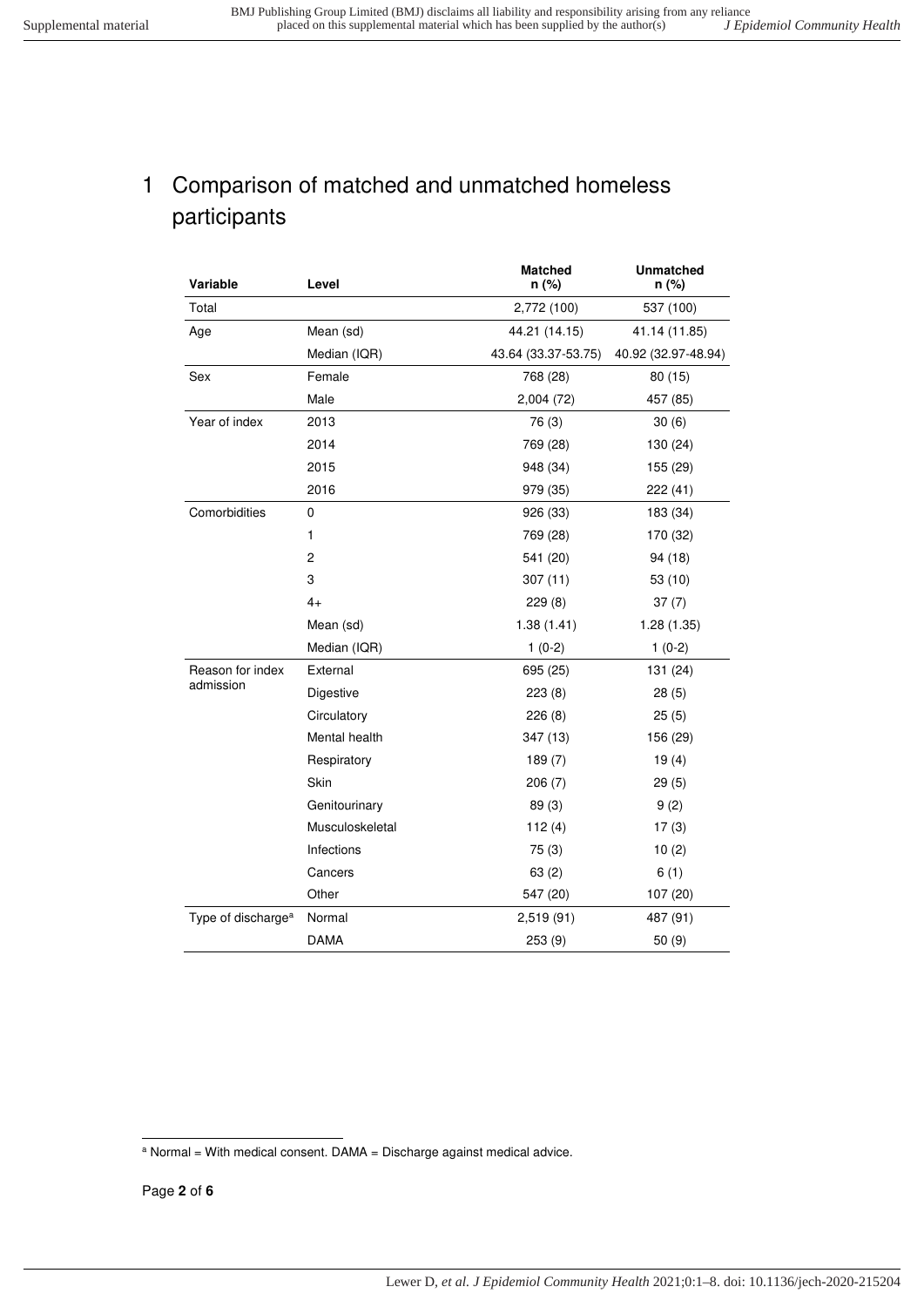#### <span id="page-2-0"></span>2 Full results of regression models comparing homeless and housed participants

We used mixed negative binomial models with the count of readmissions as the dependent variable and the homeless or housed status of the patient as the main independent variable. Other independent variables are shown in the table below, plus an offset for the log follow-up time. In adjusted models, a random effect is included for the hospital site. The values in the table are Incident Rate Ratios with 95% confidence intervals.

| Variable                      | Level           | <b>Unadjusted</b>    | <b>Adjusted for</b><br>matching variables <sup>b</sup> | <b>Fully adjusted</b> |
|-------------------------------|-----------------|----------------------|--------------------------------------------------------|-----------------------|
| <b>Emergency readmissions</b> |                 |                      |                                                        |                       |
| Group                         | Housed (ref)    | 1                    | 1                                                      | 1                     |
|                               | Homeless        | 2.69 (2.46, 2.94)    | 2.92 (2.67, 3.19)                                      | 2.49 (2.29, 2.70)     |
| Sex                           | Female (ref)    | $\mathbf{1}$         |                                                        |                       |
|                               | Male            | 0.93(0.84, 1.03)     |                                                        |                       |
| Age                           |                 | 1.16(1.10, 1.21)     |                                                        |                       |
| Comorbidities                 | $0$ (ref)       | 1                    | $\mathbf{1}$                                           |                       |
|                               | 1               | 2.76 (2.49, 3.06)    | 2.73 (2.46, 3.03)                                      |                       |
|                               | $\overline{2}$  | 4.86 (4.32, 5.47)    | 4.78 (4.24, 5.38)                                      |                       |
|                               | 3               | 6.37 (5.50, 7.38)    | 6.17 (5.32, 7.16)                                      |                       |
|                               | $4+$            | 12.65 (10.78, 14.86) | 12.37 (10.52, 14.56)                                   |                       |
| Reason for index              | External (ref)  | 1                    | 1                                                      |                       |
| admission                     | Cancers         | 1.72 (1.24, 2.38)    | 1.52(1.09, 2.11)                                       |                       |
|                               | Circulatory     | 1.02(0.84, 1.24)     | 0.91(0.75, 1.11)                                       |                       |
|                               | Digestive       | 1.22(1.02, 1.47)     | 1.17(0.98, 1.41)                                       |                       |
|                               | Genitourinary   | 1.08(0.86, 1.35)     | 0.95(0.76, 1.19)                                       |                       |
|                               | Infections      | 1.05(0.78, 1.41)     | 1.00 (0.75, 1.35)                                      |                       |
|                               | Musculoskeletal | 1.18(0.93, 1.51)     | 1.11(0.87, 1.41)                                       |                       |
|                               | Mental health   | 1.82(1.51, 2.20)     | 1.75(1.45, 2.11)                                       |                       |
|                               | Other           | 1.19(1.03, 1.36)     | 1.13(0.98, 1.29)                                       |                       |
|                               | Respiratory     | 1.67 (1.38, 2.03)    | 1.45 (1.19, 1.76)                                      |                       |
|                               | Skin            | 1.02 (0.82, 1.27)    | 0.97(0.78, 1.20)                                       |                       |
| Year of index                 | 2013 (ref)      | $\mathbf{1}$         |                                                        |                       |
| admission                     | 2014            | 0.76(0.57, 1.01)     |                                                        |                       |
|                               | 2015            | 0.62(0.47, 0.82)     |                                                        |                       |
|                               | 2016            | 0.76(0.57, 1.00)     |                                                        |                       |
| <b>Planned readmissions</b>   |                 |                      |                                                        |                       |
| Group                         | Housed (ref)    | 1                    | 1                                                      | 1                     |
|                               | Homeless        | 0.62(0.54, 0.70)     | 0.63(0.55, 0.72)                                       | 0.60(0.53, 0.68)      |
| Sex                           | Female (ref)    | 1                    |                                                        |                       |
|                               | Male            | 0.90(0.78, 1.04)     |                                                        |                       |
| Age                           |                 | 1.35 (1.26, 1.44)    |                                                        |                       |
| Comorbidities                 | $0$ (ref)       | $\mathbf{1}$         | $\mathbf{1}$                                           |                       |
|                               | 1               | 1.93 (1.64, 2.26)    | 1.87(1.60, 2.19)                                       |                       |
|                               | 2               | 2.49 (2.06, 2.99)    | 2.37 (1.97, 2.85)                                      |                       |
|                               | 3               | 3.62(2.87, 4.55)     | 3.43(2.72, 4.32)                                       |                       |
|                               | 4+              | 8.65 (6.72, 11.12)   | 8.09 (6.29, 10.42)                                     |                       |

 b Homeless and housed groups were matched on age group, sex, year of discharge, and hospital site. Hospital site is included as a random effect. Age is standardised such that the coefficient represents the association with one standard deviation in age.

Page **3** of **6**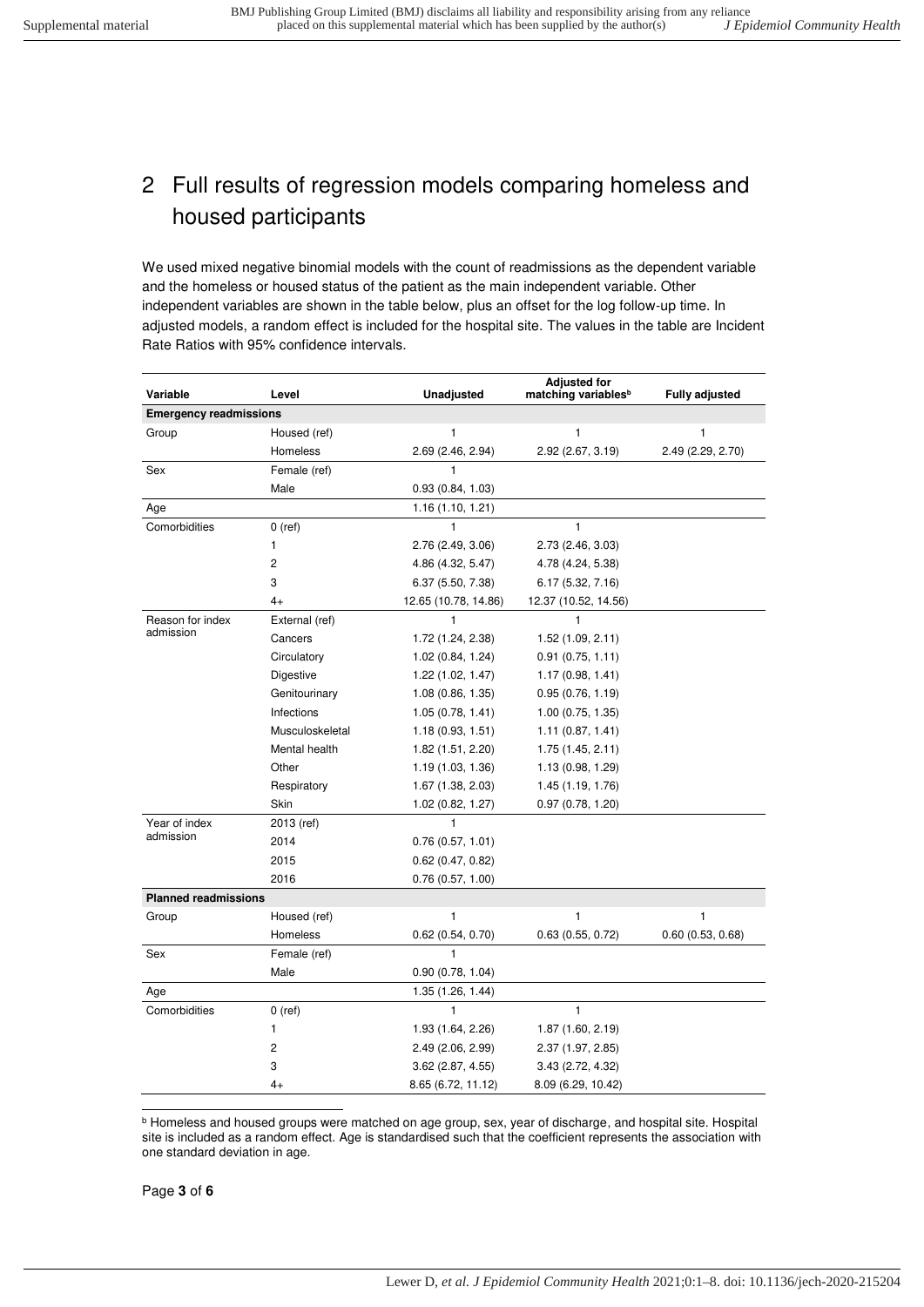| Variable              | Level           | <b>Unadjusted</b>    | <b>Adjusted for</b><br>matching variables <sup>b</sup> | <b>Fully adjusted</b> |
|-----------------------|-----------------|----------------------|--------------------------------------------------------|-----------------------|
| Reason for index      | External (ref)  | 1                    | 1                                                      |                       |
| admission             | Cancers         | 15.41 (10.28, 23.12) | 15.21 (10.20, 22.69)                                   |                       |
|                       | Circulatory     | 1.65 (1.26, 2.16)    | 1.26(0.96, 1.66)                                       |                       |
|                       | Digestive       | 2.12 (1.65, 2.74)    | 2.04 (1.58, 2.63)                                      |                       |
|                       | Genitourinary   | 4.35 (3.23, 5.85)    | 3.50(2.61, 4.71)                                       |                       |
|                       | Infections      | 2.85 (1.92, 4.23)    | 2.96 (2.01, 4.36)                                      |                       |
|                       | Musculoskeletal | 1.76 (1.25, 2.46)    | 1.43 (1.02, 2.00)                                      |                       |
|                       | Mental health   | 0.75(0.57, 1.01)     | 0.74(0.56, 0.99)                                       |                       |
|                       | Other           | 1.97 (1.63, 2.39)    | 1.92 (1.58, 2.32)                                      |                       |
|                       | Respiratory     | 3.24(2.49, 4.23)     | 2.90 (2.23, 3.78)                                      |                       |
|                       | Skin            | 1.97 (1.47, 2.66)    | 1.80 (1.33, 2.42)                                      |                       |
| Year of index         | 2013 (ref)      | 1                    |                                                        |                       |
| admission             | 2014            | 0.79(0.53, 1.19)     |                                                        |                       |
|                       | 2015            | 0.95(0.63, 1.42)     |                                                        |                       |
|                       | 2016            | 1.11(0.74, 1.66)     |                                                        |                       |
| <b>A&amp;E visits</b> |                 |                      |                                                        |                       |
| Group                 | Housed (ref)    | 1                    | 1                                                      | 1                     |
|                       | Homeless        | 3.02 (2.82, 3.22)    | 3.06(2.86, 3.27)                                       | 2.57 (2.41, 2.73)     |
| Sex                   | Female (ref)    | 1                    |                                                        |                       |
|                       | Male            | 1.01(0.93, 1.09)     |                                                        |                       |
| Age                   |                 | 0.99(0.96, 1.03)     |                                                        |                       |
| Comorbidities         | $0$ (ref)       | 1                    | $\mathbf{1}$                                           |                       |
|                       | 1               | 2.19 (2.03, 2.37)    | 2.24 (2.07, 2.43)                                      |                       |
|                       | 2               | 3.26 (2.97, 3.58)    | 3.32(3.03, 3.65)                                       |                       |
|                       | 3               | 4.13 (3.67, 4.64)    | 4.39 (3.90, 4.94)                                      |                       |
|                       | $4+$            | 8.16 (7.16, 9.30)    | 8.65 (7.58, 9.86)                                      |                       |
| Reason for index      | External (ref)  | 1                    | 1                                                      |                       |
| admission             | Cancers         | 0.78(0.61, 1.01)     | 0.77(0.60, 0.99)                                       |                       |
|                       | Circulatory     | 0.67(0.58, 0.78)     | 0.67(0.58, 0.78)                                       |                       |
|                       | Digestive       | 1.06(0.92, 1.21)     | 1.05(0.91, 1.20)                                       |                       |
|                       | Genitourinary   | 0.80(0.67, 0.94)     | 0.76(0.64, 0.90)                                       |                       |
|                       | Infections      | 0.82(0.66, 1.03)     | 0.83(0.66, 1.03)                                       |                       |
|                       | Musculoskeletal | 1.19(0.99, 1.43)     | 1.20(1.00, 1.44)                                       |                       |
|                       | Mental health   | 1.94 (1.68, 2.25)    | 1.92 (1.66, 2.22)                                      |                       |
|                       | Other           | 1.04(0.94, 1.16)     | 1.04(0.94, 1.15)                                       |                       |
|                       | Respiratory     | 1.36(1.17, 1.57)     | 1.33(1.15, 1.54)                                       |                       |
|                       | Skin            | 0.92(0.78, 1.08)     | 0.91(0.77, 1.07)                                       |                       |
| Year of index         | 2013 (ref)      | 1                    |                                                        |                       |
| admission             | 2014            | 0.65(0.52, 0.80)     |                                                        |                       |
|                       | 2015            | 0.59(0.48, 0.73)     |                                                        |                       |
|                       | 2016            | 0.68(0.55, 0.85)     |                                                        |                       |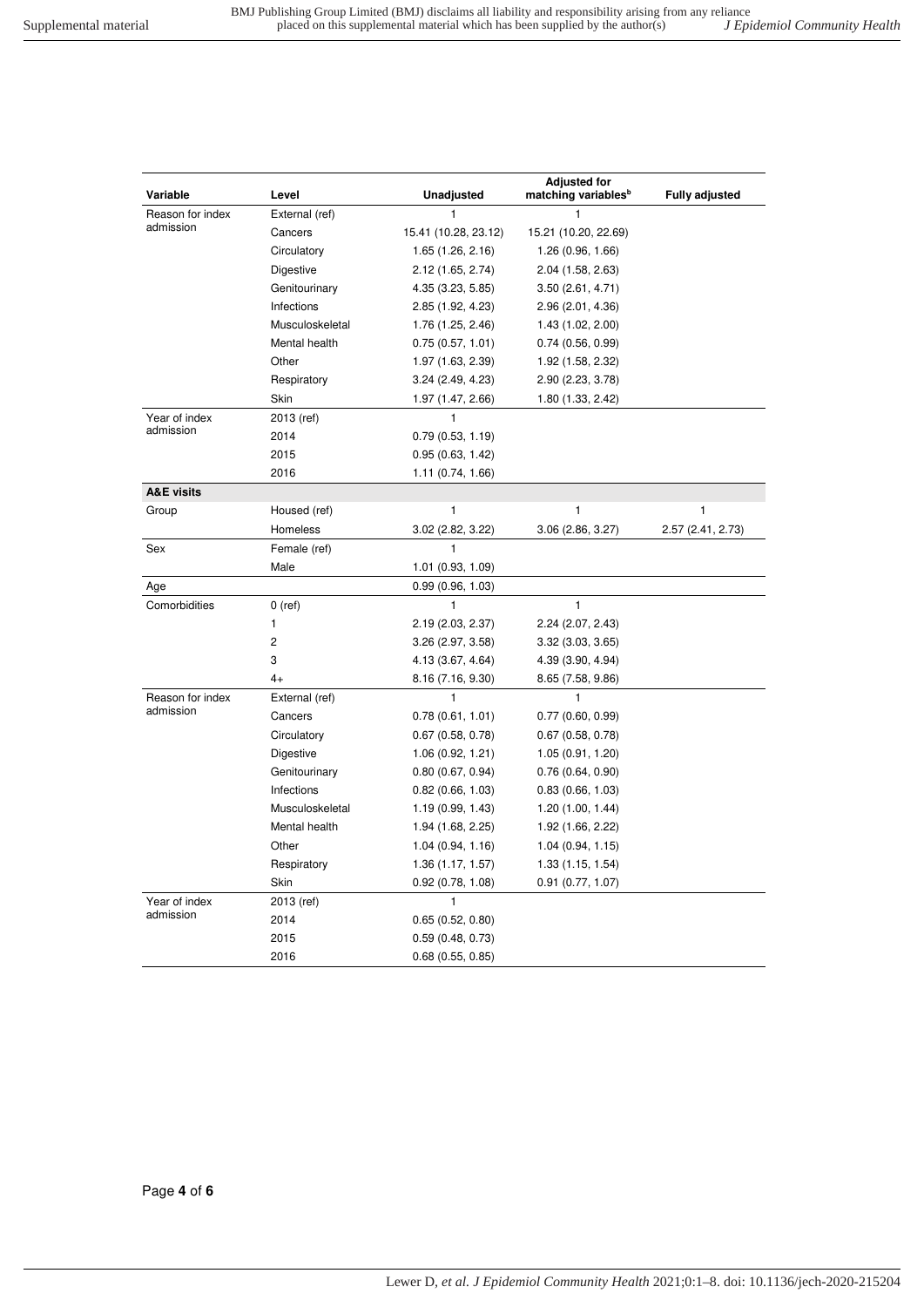## <span id="page-4-0"></span>3 Cumulative incidence of readmission at 12 months, stratified by reason for index admission

We used the Kaplan-Meier method to estimate the cumulative incidence of readmission during the first 12 months after discharge (i.e. the risk of one or more readmissions), with censoring at death or end-of-follow-up. The values in the table below are percentages with 95% confidence intervals.

| ICD-10 chapter of index admission | <b>Homeless</b>   | <b>Housed</b>    |  |  |
|-----------------------------------|-------------------|------------------|--|--|
| <b>Emergency readmissions</b>     |                   |                  |  |  |
| Cancers                           | 61.9 (49.0-74.9)  | 56.2 (45.3-67.7) |  |  |
| Circulatory                       | 55.9 (47.3-64.8)  | 34.8 (30.6-39.2) |  |  |
| Digestive                         | 67.3 (60.4-74.0)  | 30.9 (26.0-36.5) |  |  |
| External & injuries               | 55.0 (51.4-58.8)  | 24.5 (20.2-29.7) |  |  |
| Genitourinary                     | 67.5 (56.8-77.7)  | 31.6 (23.4-41.7) |  |  |
| Infections                        | 57.2 (48.2-66.5)  | 33.8 (21.8-49.9) |  |  |
| Mental & behavioural              | 66.9 (61.4-72.3)  | 43.1 (30.6-58.0) |  |  |
| Musculoskeletal                   | 65.2 (57.0-73.4)  | 40.1 (33.3-47.8) |  |  |
| Other                             | 60.8 (56.0-65.7)  | 32.8 (28.8-37.2) |  |  |
| Respiratory                       | 65.1 (60.3-69.8)  | 37.0 (30.2-44.7) |  |  |
| <b>Skin</b>                       | 65.2 (59.3-70.9)  | 34.9 (27.0-44.2) |  |  |
| <b>ALL</b>                        | 61.3 (58.8-63.7)  | 33.1 (30.3-36.0) |  |  |
| <b>Planned readmissions</b>       |                   |                  |  |  |
| Cancers                           | 49.7 (29.1-74.7)  | 68.8 (59.7-77.6) |  |  |
| Circulatory                       | 19.7 (12.0-31.4)  | 29.5 (24.5-35.2) |  |  |
| Digestive                         | 23.3 (16.9-31.6)  | 46.4 (40.6-52.6) |  |  |
| External & injuries               | $13.7(11.1-16.9)$ | 20.1 (16.9-23.7) |  |  |
| Genitourinary                     | 30.0 (18.2-46.8)  | 43.2 (36.3-50.9) |  |  |
| Infections                        | 17.0 (11.3-25.1)  | 31.2 (23.0-41.3) |  |  |
| Mental & behavioural              | $10.6(8.6-13.0)$  | 20.7 (13.6-30.9) |  |  |
| Musculoskeletal                   | 19.0 (10.7-32.4)  | 27.7 (20.3-37.1) |  |  |
| Other                             | 17.3 (13.7-21.7)  | 27.2 (24.2-30.4) |  |  |
| Respiratory                       | 17.4 (10.9-27.2)  | 27.9 (21.5-35.7) |  |  |
| Skin                              | $8.3(5.3-12.8)$   | 18.0 (11.7-27.0) |  |  |
| <b>ALL</b>                        | 16.5 (14.1-19.3)  | 30.0 (28.0-32.2) |  |  |
| A&E visits                        |                   |                  |  |  |
| Cancers                           | 85.4 (74.3-93.5)  | 79.2 (72.1-85.5) |  |  |
| Circulatory                       | 91.5 (88.1-94.2)  | 82.0 (77.4-86.2) |  |  |
| Digestive                         | 94.9 (91.5-97.2)  | 83.3 (77.4-88.5) |  |  |
| External & injuries               | 93.9 (92.4-95.2)  | 83.1 (77.8-87.8) |  |  |
| Genitourinary                     | 90.8 (79.1-97.4)  | 82.4 (79.1-85.5) |  |  |
| Infections                        | 87.9 (77.2-95.1)  | 82.4 (72.7-90.2) |  |  |
| Mental & behavioural              | 95.4 (92.3-97.6)  | 84.9 (76.9-91.3) |  |  |
| Musculoskeletal                   | 95.5 (91.5-97.9)  | 79.6 (69.7-88.0) |  |  |
| Other                             | 94.2 (92.5-95.6)  | 84.3 (80.9-87.4) |  |  |
| Respiratory                       | 96.7 (94.6-98.1)  | 88.1 (84.5-91.2) |  |  |
| Skin                              | 93.7 (89.4-96.7)  | 83.5 (78.2-88.1) |  |  |
| ALL                               | 93.8 (92.7-94.8)  | 83.6 (81.2-85.8) |  |  |

Page **5** of **6**